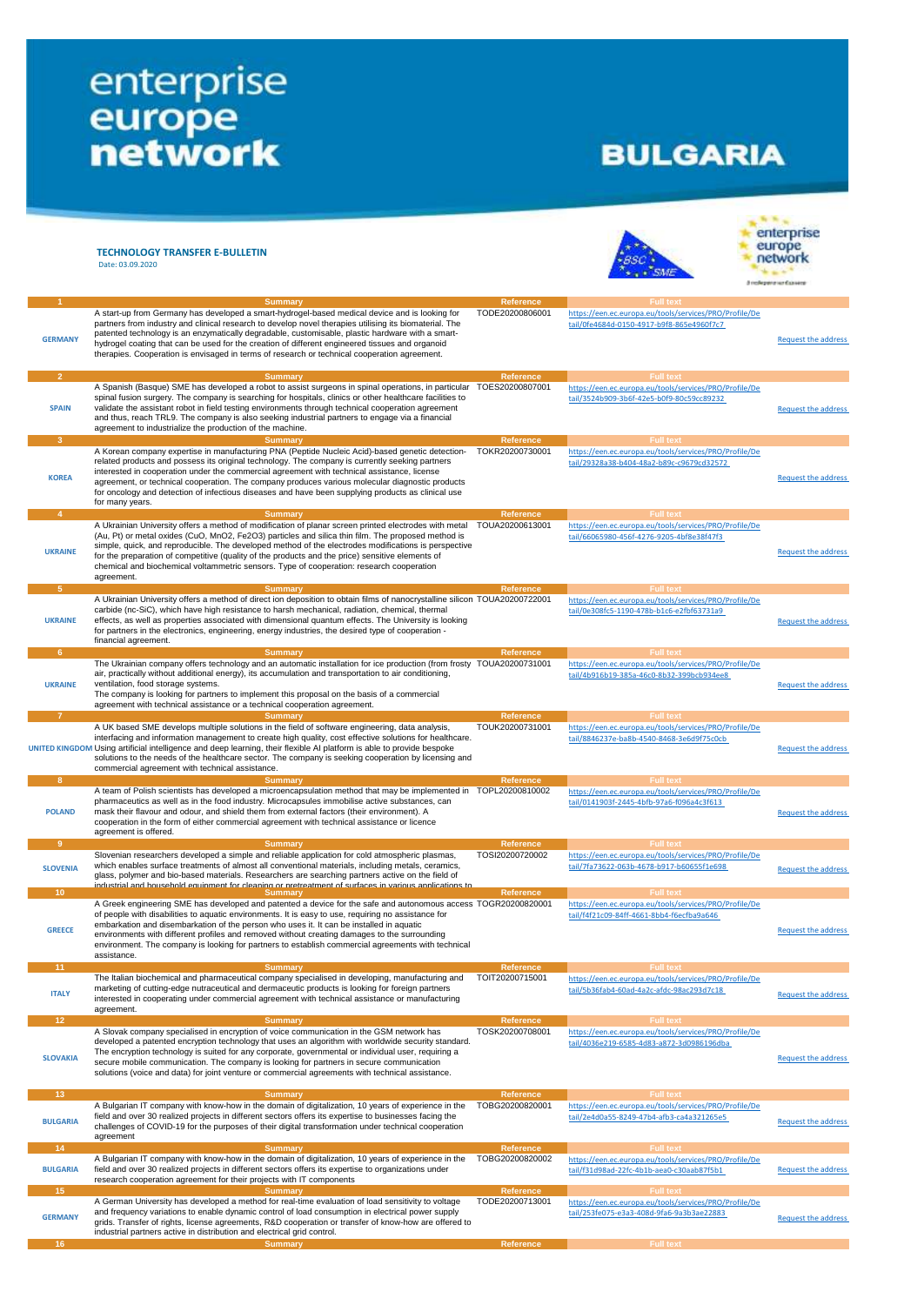| <b>POLAND</b>          | Polish scientist has developed a technology to produce sorbent out of starch that allows for<br>immobilisation of bioactive substances. Thanks to its properties, i.e. lack of flavour and colour, it can<br>be used in food production, brewing, as well as in agriculture. Uncomplicated production process and<br>inexpensive materials provide for a fast implementation of the technology. License agreement and                                                                                                            | TOPL20200727001                     | https://een.ec.europa.eu/tools/services/PRO/Profile/De<br>tail/c21eec3f-7400-4392-867c-f35799a93429                                         | <b>Request the address</b> |
|------------------------|----------------------------------------------------------------------------------------------------------------------------------------------------------------------------------------------------------------------------------------------------------------------------------------------------------------------------------------------------------------------------------------------------------------------------------------------------------------------------------------------------------------------------------|-------------------------------------|---------------------------------------------------------------------------------------------------------------------------------------------|----------------------------|
| 17<br><b>SERBIA</b>    | Summary<br>A Serbian company founded in 2010 dedicated to developing projects, introducing energy efficiency<br>measures and the implementation of renewable energy sources in the Balkan region. The company<br>offers feasibility and justification study, consulting and drafting of all project documentation, design<br>and turnkey project solutions. The company is looking for partners through a commercial agreement<br>with technical assistance or service agreement                                                 | Reference<br>TORS20200513001        | <b>Full text</b><br>https://een.ec.europa.eu/tools/services/PRO/Profile/De<br>tail/51f3ee46-486c-413e-b247-9e638846fbb8                     | <b>Request the address</b> |
| 18                     | <b>Summary</b>                                                                                                                                                                                                                                                                                                                                                                                                                                                                                                                   | <b>Reference</b>                    | <b>Full text</b>                                                                                                                            |                            |
| <b>ITALY</b>           | An Italian research group has engineered tumor protein (p53) wild-type cell models for Twist<br>expression control to be used for inhibitors Mouse double minute 2 homolog (MDM2). They are<br>looking for licence agreement and commercial agreement with technical assistance.                                                                                                                                                                                                                                                 | TOIT20200713002                     | https://een.ec.europa.eu/tools/services/PRO/Profile/De<br>tail/f4f0c65c-1dcd-42e7-9afa-99e7cb58e0c5                                         | Request the address        |
| 19                     | <b>Summary</b>                                                                                                                                                                                                                                                                                                                                                                                                                                                                                                                   | Reference                           | <b>Full text</b>                                                                                                                            |                            |
| <b>GERMANY</b>         | A German SME, active as distributor and local service partner of manufacturer of electronic devices, TODE20200824001<br>has developed hardware architecture which hinders the execution of malware and enables hereby<br>the search for the producer. The system offers several advantages in comparison with state of the art<br>malware detection software systems. The SME is searching for production licensees.                                                                                                             |                                     | https://een.ec.europa.eu/tools/services/PRO/Profile/De<br>tail/441a6f17-3c16-4b64-9255-0439b27bcb37                                         | <b>Request the address</b> |
| 20<br><b>FRANCE</b>    | <b>Summary</b><br>A French company designs custom machines for industry. They have developed a specific machine<br>integrating the forming of boxes and the punching of ribbons on it. This all-in-one process allows a<br>high production rate of boxes. The French company is looking for partners acting in packaging in<br>order to engage in a commercial agreement with technical assistance.                                                                                                                              | Reference<br>TOFR20200729001        | <b>Full text</b><br>https://een.ec.europa.eu/tools/services/PRO/Profile/De<br>tail/b29b3df8-479d-4b7d-8b9f-2db29f3a913e<br><b>Full text</b> | <b>Request the address</b> |
| 21<br><b>FRANCE</b>    | Summary<br>A French engineering SME specialized in drilling technologies has developed an innovative rotary<br>steerable system (RSS) allowing dynamic and accurate drilling of vertical, curved and horizontal<br>sections of a well in one run. In addition, this RSS is simple and compact with lower costs and<br>therefore very suitable for geothermal drilling. An early adopter to finalise the prototype and field-test<br>under technical agreement and then start producting under licence agreement is sought.       | Reference<br>TOFR20200811001        | https://een.ec.europa.eu/tools/services/PRO/Profile/De<br>tail/986d7b9f-12af-438c-8a2d-0aed4150ea47                                         | <b>Request the address</b> |
| 22<br><b>TURKEY</b>    | <b>Summary</b><br>The novel biomedical technology developed by a Turkish engineering company offers license<br>agreements for the treatment of upper respiratory tract associated diseases including Coronaviruses<br>and Acute Respiratory Syndromes. The technology uses endoscopic procedures to biologically<br>sterilize the upper tract and repair damaged tissues within the trachea through cold plasma therapy.<br>License agreements are sought.                                                                       | Reference<br>TOTR20200720001        | <b>Full text</b><br>https://een.ec.europa.eu/tools/services/PRO/Profile/De<br>tail/d9bc6ef2-b401-4544-8a91-29485fd8070a                     | <b>Request the address</b> |
| 23<br><b>SINGAPORE</b> | <b>Summary</b><br>A Singapore SME has developed a database of clinically useful herbs and functional herbal blends<br>designed for targeted health benefits, using specific ratios of herbs for effective outcomes. The SME<br>seeks to partner food and nutritional supplements SMEs in R&D, licensing or manufacturing<br>agreements for the supply of ingredients. The partner is sought from Germany or a EUREKA country<br>with bi-lateral funding arrangements with Singapore.                                             | Reference<br>TOSG20200822001        | <b>Full text</b><br>https://een.ec.europa.eu/tools/services/PRO/Profile/De<br>tail/271161c9-ec47-48ba-8449-fe2015d0ae86                     | <b>Request the address</b> |
| 24                     | <b>Summary</b><br>A Hungarian SME developed a technology that provides uncompromised safety against full surface                                                                                                                                                                                                                                                                                                                                                                                                                 | <b>Reference</b><br>TOHU20200727001 | <b>Full text</b><br>https://een.ec.europa.eu/tools/services/PRO/Profile/De                                                                  |                            |
| <b>HUNGARY</b>         | fires for large diameter atmospheric storage tanks without polluting the environment or endangering<br>lives. The client is looking for business partners interested in the technology in the form of<br>commercial agreement with technical assistance and/or a licence agreement.                                                                                                                                                                                                                                              |                                     | tail/7ed47441-7e76-4694-be66-ccc05fee5ed6                                                                                                   | <b>Request the address</b> |
| 25                     | <b>Summary</b>                                                                                                                                                                                                                                                                                                                                                                                                                                                                                                                   | Reference                           | <b>Full text</b>                                                                                                                            |                            |
| <b>GERMANY</b>         | A German institute for aerospace applied research has developed a technology to print conductive<br>patterns on curved surfaces. Under sophisticated interaction of substrate movement and cannula<br>control the conductive layer is patternwise applied using a dispensing printing machine head. The<br>technology may be applied to print any pattern with down to 50 µm resolution. Partners from industry<br>are sought for technical cooperation in adapting the particular printing technology to novel<br>applications. | TODE20200722001                     | https://een.ec.europa.eu/tools/services/PRO/Profile/De<br>tail/c4a7fc10-e0dc-460d-bfc1-d1c02f5794d7                                         | <b>Request the address</b> |
| 26                     | <b>Summary</b>                                                                                                                                                                                                                                                                                                                                                                                                                                                                                                                   | Reference<br>TONL20200724001        | <b>Full text</b><br>https://een.ec.europa.eu/tools/services/PRO/Profile/De                                                                  |                            |
|                        |                                                                                                                                                                                                                                                                                                                                                                                                                                                                                                                                  |                                     |                                                                                                                                             |                            |
|                        | Dutch SME offers customized biobased coatings that preserves floors and walls against<br>environmental dirt, oil, grease and graffiti in the built environment. It looks for partners that are<br>THE NETHERLANDS looking for oriented research and advice for specific applications. Specific product properties for one<br>particular project or an entire new product or process can be tested extensively to come to a well<br>balanced and optimum product, functioning as intended by the partner.                         |                                     | tail/c7f38b16-265a-483d-ad61-30b2b83bbe04                                                                                                   | <b>Request the address</b> |
| 27<br><b>SPAIN</b>     | Summary<br>A Spanish research center has discovered the use of new extracellular vesicles (EVs), preferably<br>exosomes for the diagnosis and/or monitoring of tumors as well as their treatment. These vesicles<br>are easy to prepare and obtain, in combination with radioactive isotopes. They are looking for<br>technical, research or license agreements.                                                                                                                                                                 | Reference<br>TOES20200717001        | <b>Full text</b><br>https://een.ec.europa.eu/tools/services/PRO/Profile/De<br>tail/c984318c-b925-4b96-ae8b-42049efe5a7c                     | <b>Request the address</b> |
| 28                     | <b>Summary</b>                                                                                                                                                                                                                                                                                                                                                                                                                                                                                                                   | Reference                           | <b>Full text</b>                                                                                                                            |                            |
| <b>CZECH REPUBLIC</b>  | A Czech company specializes for over 18 years in the design and manufacturing of bespoke high-<br>tech scientific instrumentation that increases effectiveness of R&D projects focused on electronics,<br>optoelectronics, micro-positioning automation, plasma diagnostics, vacuum control and high-voltage<br>supplies. A capability to design high-tech instruments that will fit specific R&D needs is offered.<br>Commercial agreement with technical assistance or technical cooperation agreement is sought.              | TOCZ20200803001                     | https://een.ec.europa.eu/tools/services/PRO/Profile/De<br>tail/71ec1e5d-1a3d-49ed-80f3-bf6d709c8530                                         | <b>Request the address</b> |
| 29                     | <b>Summary</b>                                                                                                                                                                                                                                                                                                                                                                                                                                                                                                                   | Reference                           | <b>Full text</b>                                                                                                                            |                            |
| <b>DENMARK</b>         | A Danish award-winning Virtual Reality and Augmented Reality production studio, creating content<br>within multiple application areas, is seeking subcontracting, outsourcing and cooperation<br>agreements. They have over the last 4 years produced more than 200 VR/AR applications and<br>hosted more than 800 workshops and events.<br>They offer Virtual, Augmented, and Mixed Reality solutions for projects within healthcare, tourism,<br>education, museums, cultural heritage, training, simulation, and more.        | TODK20200715001                     | https://een.ec.europa.eu/tools/services/PRO/Profile/De<br>tail/1583630a-c3ae-40a0-8421-91a65c07a23e                                         | <b>Request the address</b> |
| 30                     | <b>Summary</b><br>The Polish R&D institute being active since 1950, so being simultaneously very experienced, having                                                                                                                                                                                                                                                                                                                                                                                                             | <b>Reference</b><br>TOPL20200810001 | <b>Full text</b>                                                                                                                            |                            |
| <b>POLAND</b>          | a lot of innovations implemented on the market, offers a universal air water spraying, disinfecting<br>system. The installation is designed for decontamination of viruses, bacteria and fungi from<br>outerwear of passing people therefore it may help with fighting with COVID-19 (COVID gate). The<br>institute is ready to sign a license agreement.                                                                                                                                                                        |                                     | https://een.ec.europa.eu/tools/services/PRO/Profile/De<br>tail/8fe222b8-6567-4a46-ae88-b178e1e9601d                                         | <b>Request the address</b> |
| 31                     | <b>Summary</b>                                                                                                                                                                                                                                                                                                                                                                                                                                                                                                                   | Reference                           | <b>Full text</b>                                                                                                                            |                            |
| <b>SWITZERLAND</b>     | A Swiss high-tech SME produces electric motion devices, which are highly efficient, lightweight and<br>programmable, with comparable price and dimension than actual pneumatic actuators. Since the<br>company also offers consulting services, commercial agreements with technical assistance are<br>sought. For the mass production of its electric direct-drive gripper, it is looking for a manufacturing<br>agreement. Last, a technical cooperation agreement is sought for the improvement of its controller.            | TOCH20200819001                     | https://een.ec.europa.eu/tools/services/PRO/Profile/De<br>tail/c5bad0d7-be71-4087-8a29-f53bd7a8f4e0                                         | <b>Request the address</b> |
| 32                     | <b>Summary</b>                                                                                                                                                                                                                                                                                                                                                                                                                                                                                                                   | Reference                           | <b>Full text</b>                                                                                                                            |                            |
| <b>BELGIUM</b>         | A Belgian company, expert in optical systems, creates and designs tailored photonic systems for<br>multiple applications in multiple industrial environments. In order to identify new areas of application<br>and develop new products based on its know-how, the company is looking for technical partners<br>specialised in aerospace, industrial, medtech, biotech, pharmaceuticals, agrofood, environmental and<br>other life sciences sectors under a research cooperation or a manufacturing agreement                    | TOBE20200618001                     | https://een.ec.europa.eu/tools/services/PRO/Profile/De<br>tail/20cbfd48-9a95-43d6-8c5c-897aecce025b                                         | <b>Request the address</b> |
| 33                     | <b>Summary</b>                                                                                                                                                                                                                                                                                                                                                                                                                                                                                                                   | Reference                           | Full text                                                                                                                                   |                            |
| <b>BELGIUM</b>         | The Belgian company has developed a complete web-based QM & ERP software for the food<br>industry. The main advantage is that a variety of useful modules are bundled together in one powerful<br>software package, which is adaptable upon client's needs. The SME is looking for implementation<br>partners to introduce the software in their local market under a commercial agreement with technical<br>assistance or a license agreement.                                                                                  | TOBE20200727001                     | https://een.ec.europa.eu/tools/services/PRO/Profile/De<br>tail/9fdf0fa3-edd3-4e9b-b1b7-8fc82eb1f4b4                                         | <b>Request the address</b> |
| 34<br><b>ROMANIA</b>   | <b>Summary</b><br>A Romanian research institute, owner of new production technology for mesoporous TiO2 by<br>microwave-assisted hydrothermal synthesis, is interested to develop technological cooperation with a<br>company, a research institute, or a university for finding specific industrial applications. The institute<br>is searching for partners for long-term cooperation in the frame of a technological cooperation                                                                                              | Reference<br>TORO20200803001        | <b>Full text</b><br>https://een.ec.europa.eu/tools/services/PRO/Profile/De<br>tail/cd6221dd-ca57-4978-8322-d76e7f77e237                     | <b>Request the address</b> |
| 35                     | agreement.<br><b>Summary</b>                                                                                                                                                                                                                                                                                                                                                                                                                                                                                                     | Reference                           | <b>Full text</b>                                                                                                                            |                            |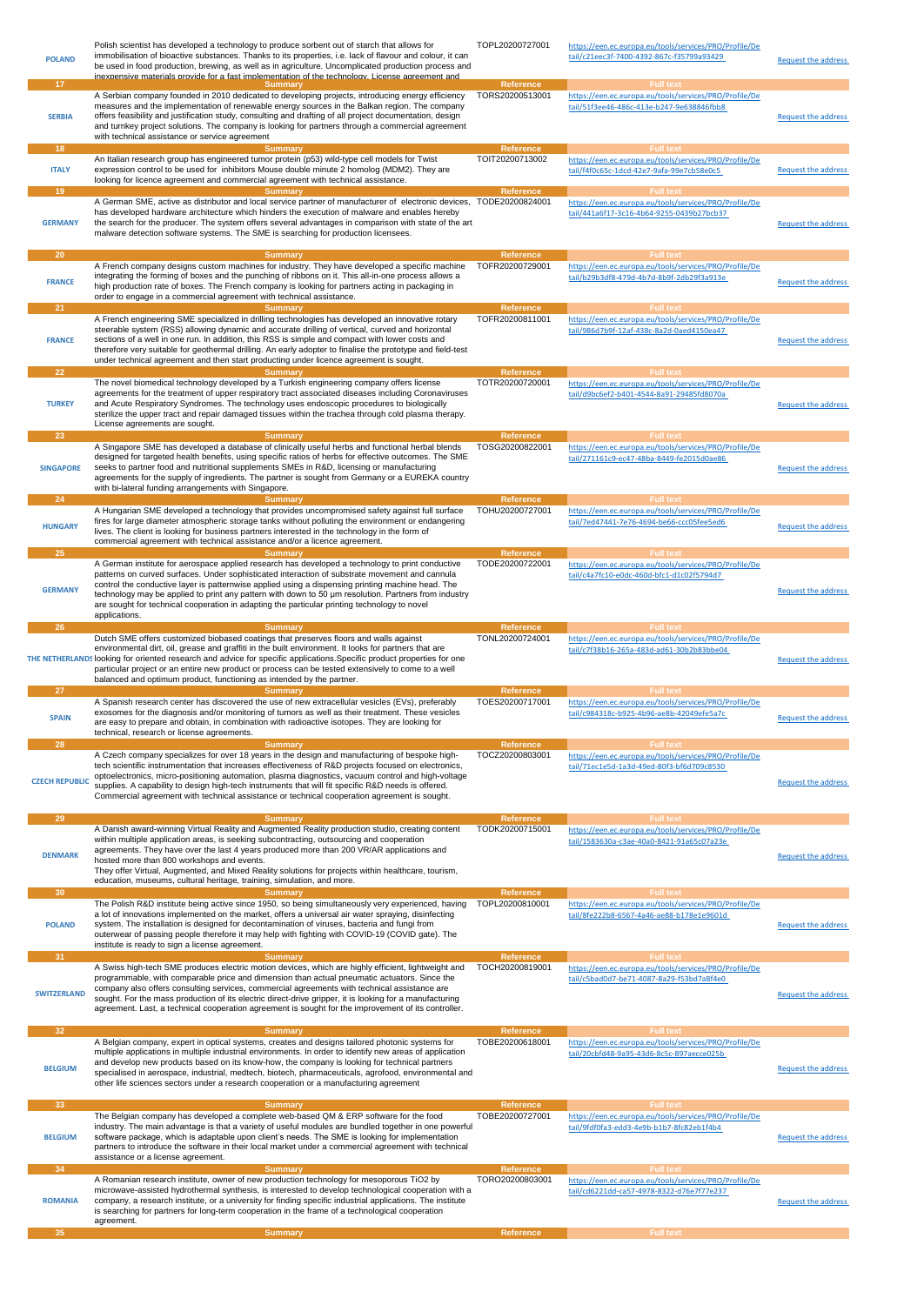| <b>POLAND</b>        | A team of Polish scientists has developed a device that both ventilates and recovers heat in spray<br>booths and other places where paint particles may settle on the ducts walls. Implementation of the<br>offered solution allows one to reduce costs due to i.a. reuse of recovered heat and extended lifespan<br>of the ventilation system. Technical cooperation and license agreements are offered.                                                                                                                                                          | TOPL20200818001              | https://een.ec.europa.eu/tools/services/PRO/Profile/De<br>tail/40d90aef-909e-4567-9261-0340dc701730<br><b>Full text</b> | Request the address        |
|----------------------|--------------------------------------------------------------------------------------------------------------------------------------------------------------------------------------------------------------------------------------------------------------------------------------------------------------------------------------------------------------------------------------------------------------------------------------------------------------------------------------------------------------------------------------------------------------------|------------------------------|-------------------------------------------------------------------------------------------------------------------------|----------------------------|
| 36<br><b>SPAIN</b>   | <b>Summary</b><br>A Spanish SME with great expertise in the digital TV sector is currently implementing a<br>communication system based on Light Fidelity (LiFi) technology to allow access to high quality<br>audiovisual content in collective transportation environments. They are looking for<br>companies/research centers/MNEs in need of this tech/expertise to collaborate under research or<br>technical cooperation agreement.                                                                                                                          | Reference<br>TOES20200818001 | https://een.ec.europa.eu/tools/services/PRO/Profile/De<br>tail/386b3fb7-e17b-4e29-9c20-9dda4f32a322                     | <b>Request the address</b> |
| 37<br><b>GERMANY</b> | <b>Summary</b><br>The German dock and yard management specialist seeks European partners to run pilot tests for its<br>innovative multilingual factory logistics systems. It includes software and hardware modular yard<br>management solutions (e.g. self-check-in, truck-call, scales etc.). The company seeks cooperation<br>under a technical cooperation agreement.                                                                                                                                                                                          | Reference<br>TODE20200804002 | <b>Full text</b><br>https://een.ec.europa.eu/tools/services/PRO/Profile/De<br>tail/96238c3a-50b0-4233-bb9a-33605d402a6d | <b>Request the address</b> |
| 38                   | <b>Summary</b><br>A Belgian SME developed a solution that allows the optimization of existing boilers and the timely and TOBE20200731001                                                                                                                                                                                                                                                                                                                                                                                                                           | <b>Reference</b>             | <b>Full text</b><br>https://een.ec.europa.eu/tools/services/PRO/Profile/De                                              |                            |
| <b>BELGIUM</b><br>39 | cost-efficient replacement of underperforming ones. They offer their solution and expertise to<br>increase energy efficiency, to consortia preparing for H2020 Calls on energy efficiency of buildings &<br>forthcoming Green Deal Call topics under area 4 Energy & resource efficient buildings, under<br>research cooperation agreement.<br><b>Summary</b>                                                                                                                                                                                                      | Reference                    | tail/64a94da4-3397-4969-84e5-af996e38886b<br><b>Full text</b>                                                           | <b>Request the address</b> |
| <b>GERMANY</b>       | A German company offers a new technology that will allow and encourage citizen involvement in<br>urban green monitoring. An interactive website provides the health status quo of plants to interested<br>citizens. The solution is based on physical modelling and data collection via sensor networks.<br>Hardware partners are sought for technical cooperation and municipalities for commercial<br>agreements with technical assistance.                                                                                                                      | TODE20200803001              | https://een.ec.europa.eu/tools/services/PRO/Profile/De<br>tail/241202fb-a15d-4757-9751-90d4d76604b9                     | <b>Request the address</b> |
| 40<br><b>GERMANY</b> | <b>Summary</b><br>A German university provides an improved culture platform for functional muscle cultivation. The new TODE20200810001<br>system allows the use of modern 3D microscopy methods and more precise drug screening. The<br>university seeks industrial partners for license agreements.                                                                                                                                                                                                                                                               | Reference                    | <b>Full text</b><br>https://een.ec.europa.eu/tools/services/PRO/Profile/De<br>tail/b54c85a5-ca1e-4192-9feb-691df3721bfd | <b>Request the address</b> |
| 41<br><b>GERMANY</b> | <b>Summary</b><br>A German university offers methods and compounds for preventing, diagnosing and treating an<br>inflammatory condition based on antibodies. The method bears less risk of infections than<br>conventional treatment. Furthermore thanks to the invention, for the first time danger-associated<br>molecular pattern proteins can be blocked. The university seeks industrial partners for license<br>agreements.                                                                                                                                  | Reference<br>TODE20200730001 | <b>Full text</b><br>https://een.ec.europa.eu/tools/services/PRO/Profile/De<br>tail/48ea0948-a549-4ff5-b573-0bf7f8bd0fc1 | <b>Request the address</b> |
| 42                   | <b>Summary</b><br>A German university offers an improved protective cap that contributes to optimize microcirculation                                                                                                                                                                                                                                                                                                                                                                                                                                              | Reference<br>TODE20200805002 | <b>Full text</b>                                                                                                        |                            |
| <b>GERMANY</b><br>43 | (circulation of the blood in the smallest blood vessels) examinations with video microscopy. Among<br>others it facilitates the removal of disturbing cell detritus in sublingual examinations. License<br><b>Summary</b>                                                                                                                                                                                                                                                                                                                                          | Reference                    | https://een.ec.europa.eu/tools/services/PRO/Profile/De<br>tail/dbcf020b-d0cb-4491-ad0f-7e601a11bed6<br><b>Full text</b> | <b>Request the address</b> |
| <b>SPAIN</b>         | A Spanish Startup has developed and patented an immersive technology, which allows a 'Feel Real'<br>sensation while playing in real time. This technology is a wireless haptic jacket that is compatible with<br>VR(Virtual Reality), PC(Personal Computer), platform and mobile. It is a gaming vest with pulses<br>engine that allows the user to feel and calibrate over 30 different physical sensations in real time<br>while performing a video or serious game. They're seeking one big investor and content developers.                                    | TOES20200206002              | https://een.ec.europa.eu/tools/services/PRO/Profile/De<br>tail/8db070d7-8beb-4d99-a4e6-43e5158ba3f0                     | <b>Request the address</b> |
| 44<br><b>SPAIN</b>   | <b>Summary</b><br>A Spanish SME, active in the area of software, has developed a solution that displays synchronised<br>subtitles and transmits real time audio (via earphone) through the guest's Smartphones during live<br>theatre or events. It is a tool for transmitting live audio and providing translation and accessibility for<br>theatre, art festivals and conferences, in fact, any live event. They are interested in getting in contact<br>with events organisers mainly for commercial agreements with technical assistance.                      | Reference<br>TOES20200626002 | <b>Full text</b><br>https://een.ec.europa.eu/tools/services/PRO/Profile/De<br>tail/5047e0f8-12a3-458f-98b8-363819db3e8f | Request the address        |
| 45<br><b>GERMANY</b> | <b>Summary</b><br>A German company has developed a software platform which offers management & documentation<br>of samples/studies/projects for private labs/pharma companies. Main advantages: configurability of<br>the software - data acquisition can be adapted to a wide variety of content -, multi-client capability -<br>many independent labs can be managed - & networked organisational units can share information<br>with each other. They look for industrial partners for licences/commercial agreement with technical<br>assistance.              | Reference<br>TODE20200804001 | <b>Full text</b><br>https://een.ec.europa.eu/tools/services/PRO/Profile/De<br>tail/b5db5db3-2b6d-4421-a13f-01d53dcd5841 | Request the address        |
| 46<br><b>GERMANY</b> | <b>Summary</b><br>A German university developed a new charging concept for electric vehicles. This concept increases TODE20200820002<br>the efficiency of the batteries. The university offers a license and/or a technical cooperation<br>agreement.                                                                                                                                                                                                                                                                                                              | Reference                    | <b>Full text</b><br>https://een.ec.europa.eu/tools/services/PRO/Profile/De<br>tail/97fed190-4b12-404d-b2a1-b634e8c23577 | <b>Request the address</b> |
| 47<br><b>GERMANY</b> | <b>Summary</b><br>A German university developed a system that improves the learning of mobile home and industrial<br>robots with regard to their working area. This in turn simplifies the adjustment of the robots for the<br>user. The university offers a license and/or a technical cooperation agreement.                                                                                                                                                                                                                                                     | Reference<br>TODE20200814001 | <b>Full text</b><br>https://een.ec.europa.eu/tools/services/PRO/Profile/De<br>tail/2f38aa2c-6bc0-4a93-aff9-44ccb32a2f96 | <b>Request the address</b> |
| 48<br><b>FRANCE</b>  | <b>Summary</b><br>A French start-up specialized in recycling ferrous by-products has designed a new process for the<br>industrial production of magnetite. By producing it through the recycling of ferrous wastes, they<br>enable a high volume and low cost production of those materials and unblocks the development of<br>new applications such as wastewater treatment or soil remediation. Partnership can be considered<br>via commercial agreement with technical assistance, technical cooperation or igint venture.                                     | Reference<br>TOFR20200819001 | <b>Full text</b><br>https://een.ec.europa.eu/tools/services/PRO/Profile/De<br>tail/714acf06-389f-4a1a-a283-36266cb8d454 | <b>Request the address</b> |
| 49<br><b>BELGIUM</b> | <b>Summary</b><br>A Belgian SME has developed a process to create light, infrared refractive surfaces based on mineral TOBE20200724001<br>materials. This is an environmentally green product, recyclable and sustainable, user friendly and<br>safe. Its unique built up has a superior visibility enhancement performance than current systems. The<br>process can be made smart by embedding information that can be read by vehicule sensors<br>remotely. The company seeks long term commercial agreements with technical assistance or license<br>agreement. | <b>Reference</b>             | <b>Full text</b><br>https://een.ec.europa.eu/tools/services/PRO/Profile/De<br>tail/f6f695e7-d3f0-40e6-8da6-7e2a126d2af0 | <b>Request the address</b> |
| 50                   | <b>Summary</b>                                                                                                                                                                                                                                                                                                                                                                                                                                                                                                                                                     | <b>Reference</b>             | <b>Full text</b>                                                                                                        |                            |
| <b>BELGIUM</b>       | A Belgian university has developed its expertise on sustainability and performance modelling for<br>passengers and freight transport and logistics since 2007. Their expertise allows them to define, fine-<br>tune and evaluate KPIs (key performance indicators) linked with sustainable supply chain<br>management. They look for consortia within the Green Deal Call, Area 5 or other relevant areas<br>where they could contribute with their developed tools and expertise. Research cooperation<br>agreements are sought.                                  | TOBE20200722001              | https://een.ec.europa.eu/tools/services/PRO/Profile/De<br>tail/50fdc4fa-1e27-47ef-9c75-25472bbd7c6f                     | <b>Request the address</b> |
| 51                   | <b>Summary</b>                                                                                                                                                                                                                                                                                                                                                                                                                                                                                                                                                     | <b>Reference</b>             | <b>Full text</b>                                                                                                        |                            |
| <b>SPAIN</b>         | Spanish company in the sports industry offers an integral solution for training based on a<br>revolutionary fabric. It is flexible for any athlete and sports speciality, able to regulate the intensity for<br>the different muscle groups. The cooperation type envisaged is a financial agreement.                                                                                                                                                                                                                                                              | TOES20200724001              | https://een.ec.europa.eu/tools/services/PRO/Profile/De<br>tail/a59fcaf6-5fd4-4865-9e39-97f70edf0a40                     | Request the address        |
| 52<br><b>GERMANY</b> | <b>Summary</b><br>A German technical university has developed a new method and apparatus for continuous Z-folding<br>of lithium-ion batteries. The Z-folding process enhances production throughput by 150% vis-à-vis<br>conventional methods, thus significantly reducing battery production cost. The institute is interested<br>in a cooperation in the framework of a license or a research cooperation agreement.                                                                                                                                             | Reference<br>TODE20200806002 | <b>Full text</b><br>https://een.ec.europa.eu/tools/services/PRO/Profile/De<br>tail/80b969ce-b784-4ecb-991e-051b892a612d | <b>Request the address</b> |
| 53<br><b>GERMANY</b> | <b>Summary</b><br>A German university has developed a new hopper wagon that shows big aerodynamic advantages.<br>The institute is interested in a cooperation in the framework of a license or a research cooperation                                                                                                                                                                                                                                                                                                                                              | Reference<br>TODE20200811001 | <b>Full text</b><br>https://een.ec.europa.eu/tools/services/PRO/Profile/De<br>tail/dc1bff70-047b-40fc-aed3-13af4763a714 | <b>Request the address</b> |
| 54<br><b>GERMANY</b> | agreement.<br><b>Summary</b><br>Beehive air therapy is a holistic naturopathic treatment. The beehive produces valuable substances<br>such as essential oils and flavonoids from honey, pollen, wax and propolis. The resulting beehive air<br>is very healthy and can fight various diseases and allergies through inhalation. Therefore, a German<br>company has developed a complete solution for the use of beehive air. The type of cooperation could<br>take the form of a commercial agreement with technical assistance, for example.                      | Reference<br>TODE20200805001 | <b>Full text</b><br>https://een.ec.europa.eu/tools/services/PRO/Profile/De<br>tail/a2229290-1b64-41ec-b97e-11bf593bb448 | <b>Request the address</b> |
| 55                   | <b>Summary</b>                                                                                                                                                                                                                                                                                                                                                                                                                                                                                                                                                     | Reference                    | <b>Full text</b>                                                                                                        |                            |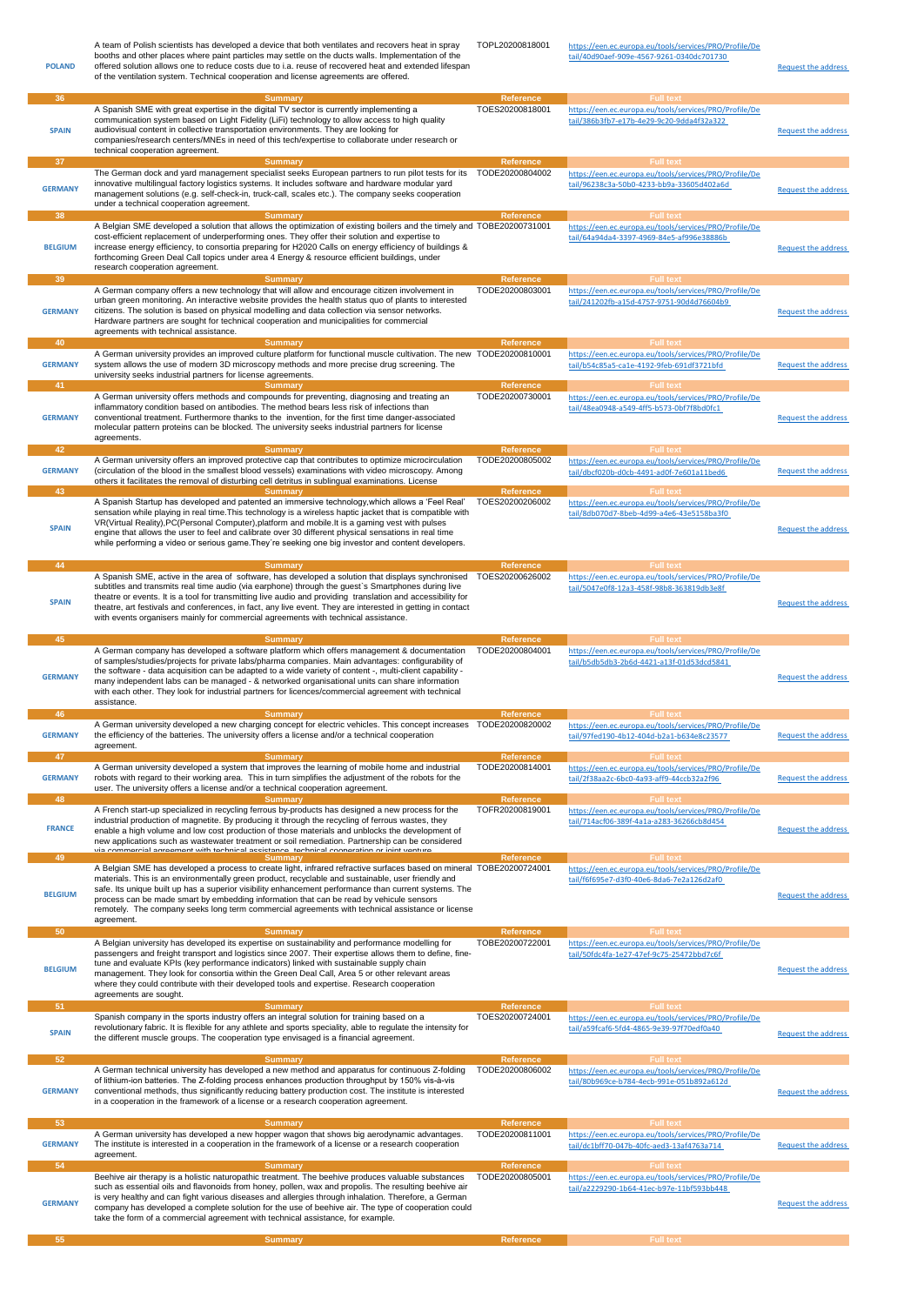| <b>SPAIN</b>                   | A Spanish university has developed a device for compact vapor generation that allows to perform two TOES20200806001<br>basic functions of absorption machines. First, it directly generates refrigerant vapor without a heat<br>carrying circuit, using solar thermal energy. Second, it separates vapor from solution, reducing costs<br>and improving the efficiency of the device. The university is currently looking for industrial partners or<br>end-users to sign financial, technical cooperation or joint-venture agreements.                             |                                                         | https://een.ec.europa.eu/tools/services/PRO/Profile/De<br>tail/c50257b2-8c2f-46f8-8950-0444f693a3ce                                         | <b>Request the address</b> |
|--------------------------------|---------------------------------------------------------------------------------------------------------------------------------------------------------------------------------------------------------------------------------------------------------------------------------------------------------------------------------------------------------------------------------------------------------------------------------------------------------------------------------------------------------------------------------------------------------------------|---------------------------------------------------------|---------------------------------------------------------------------------------------------------------------------------------------------|----------------------------|
| 56<br><b>SWITZERLAND</b><br>57 | <b>Summary</b><br>A Swiss SME has developed a patent pending counterfeit protection system for a wide range of<br>products such as pharmaceutical products and luxury items. A unique combination of blockchain and<br>near field communication (NFC) technologies is used to record every single step within product<br>lifecycles ensuring 100% counterfeit protection.<br>The company is looking for a commercial agreement with technical assistance in any type of industry.<br><b>Summary</b>                                                                 | Reference<br>TOCH20200810001<br>Reference               | <b>Full text</b><br>https://een.ec.europa.eu/tools/services/PRO/Profile/De<br>tail/57f26c37-c7f1-4847-b4d0-b90c2977da99<br><b>Full text</b> | <b>Request the address</b> |
| <b>UNITED KINGDOM</b><br>58    | A UK company has developed remote monitoring products that are currently targeting the railway<br>industry. With the same technology underlying those products, they are now seeking test partners<br>from the water resources management industry for a commercial agreement with technical<br>assistance. Utilising that expertise they are further developing tailored and adapted solutions for leak.                                                                                                                                                           | TOUK20200616001<br><b>Reference</b>                     | https://een.ec.europa.eu/tools/services/PRO/Profile/De<br>tail/b0109342-8af1-4d47-b73b-9568054b1b29<br><b>Full text</b>                     | <b>Request the address</b> |
| <b>SPAIN</b>                   | <b>Summary</b><br>This acceleration service is a public-private initiative launched by the Basque Government, Spain,<br>together with trailblazer large industrial enterprises. It is targeted at industry 4.0 startups with<br>solutions applied to advanced manufacturing, energy, healthcare and agrifood sectors that need<br>further development. Technological and/or research types of cooperation and financial agreements<br>should guarantee support services, the correct project growth and ensure the signing of contracts.                            | TRES20200708001                                         | https://een.ec.europa.eu/tools/services/PRO/Profile/De<br>tail/898cdef8-44c5-4a18-8fd2-47f2e3cd036c                                         | <b>Request the address</b> |
| 59<br><b>ITALY</b>             | <b>Summary</b><br>An Italian SME focusing on the research and development of solutions in the field of digital<br>biomarkers, telerehabilitation and home care monitoring, is looking for healthcare providers or<br>research institutes interested in testing and validating innovative health solutions useful to face the<br>management needs of the conditions imposed by the COVID-19. With the aim to co-design improved<br>solutions and new platform features, research or technical cooperation agreement is proposed.                                     | <b>Reference</b><br>TRIT20200721001                     | <b>Full text</b><br>https://een.ec.europa.eu/tools/services/PRO/Profile/De<br>tail/43d22a07-4dae-412b-830d-3aabfc9eb6b5                     | <b>Request the address</b> |
| 60<br>THE NETHERLANDS<br>61    | <b>Summary</b><br>A Dutch telecom company with a 5G network for SME customers is interested in co-development and TRNL20200813002<br>supporting new smart farming applications with the use of 5G technology. The company is looking for<br>open innovation cooperation in offering solutions. Companies specialised in sensoring/loT, data<br>engineering, artificial intelligence, augmented reality/mixed reality, visual inspection or robotics are<br>sought for a technical cooperation agreement or a commercial agreement with technical assistance.        | <b>Reference</b><br>Reference                           | <b>Full text</b><br>https://een.ec.europa.eu/tools/services/PRO/Profile/De<br>tail/69c7a87d-dff2-42bb-806e-d99f268364be<br><b>Full text</b> | <b>Request the address</b> |
| <b>THE NETHERLANDS</b><br>62   | <b>Summary</b><br>The Dutch company is a plastic recycling company that recycles post-consumer plastic packaging<br>into granulate, especially Polyethylene and Polypropylene. The company is now able to re-use about<br>60% of the waste stream. For the remaining by-products, the company is looking for a collaboration<br>to upgrade processing of by-products to a new sustainable raw material. Cooperation based on a<br>research or a technology cooperation agreement. This request is part of an open innovation<br>challenge.<br><b>Summary</b>        | TRNL20200812001<br><b>Reference</b>                     | https://een.ec.europa.eu/tools/services/PRO/Profile/De<br>tail/e79bd0e1-5d64-44b0-b063-6f6b340e9351<br><b>Full text</b>                     | <b>Request the address</b> |
| <b>SINGAPORE</b>               | A Singapore SME is seeking technology partners with the relevant technology and expertise to co-<br>develop epoxy solder paste formulations as an alternative bonding material. The new bonding<br>material can be applied to soldering components such as flexible circuits, display panels and in other<br>electronics component manufacturing. The SME is keen to seek partnerships in licensing, research<br>or commercial agreements with technical assistance with startups and SMEs of all sizes.                                                            | TRSG20200814001                                         | https://een.ec.europa.eu/tools/services/PRO/Profile/De<br>tail/15e07c07-4152-4341-bbfa-56be69e93d16                                         | <b>Request the address</b> |
| 63                             | <b>Summary</b><br>On behalf of a consortium building a new tyre recycling plant, a small UK company is seeking<br>opportunities in upcycling or valorising the carbon yielding from pyrolysis. There is no specification for<br>UNITED KINGDOM the technology or its readiness level, as long as it targets growth or profitable applications. The types<br>of cooperation may include research or technical cooperation, licensing, commercial agreements with<br>technical assistance.                                                                            | Reference<br>TRUK20200901001                            | <b>Full text</b><br>https://een.ec.europa.eu/tools/services/PRO/Profile/De<br>tail/c5d66eaa-6696-4212-99d8-9bba93c2696b                     | <b>Request the address</b> |
| 64<br><b>POLAND</b>            | <b>Summary</b><br>A Polish company providing power services is looking for a partner who develop a prototype of a<br>hybrid inverter with a capacity of min. 2.5 kW for household needs. The ideal form of cooperation<br>would be a commercial agreement with technical assistance for manufacturing of devices in<br>question.                                                                                                                                                                                                                                    | Reference<br>TRPL20200723001                            | <b>Full text</b><br>https://een.ec.europa.eu/tools/services/PRO/Profile/De<br>tail/5de21f0e-e875-4d57-a0de-0664b0c5dae3                     | <b>Request the address</b> |
| 65                             | <b>Summary</b>                                                                                                                                                                                                                                                                                                                                                                                                                                                                                                                                                      | Reference                                               | <b>Full text</b>                                                                                                                            |                            |
| <b>POLAND</b><br>66            | A Polish company that offers a wide range of power services is looking for a partner that would<br>develop a prototype of a battery electric energy storage based on a bidirectional converter. The SME<br>seeks partner with well documented expertise at providing solutions concerned with storage and<br>distribution of energy. The ideal form of cooperation should be a commercial agreement with<br>technical assistance for manufacturing of devices in question.<br><b>Summary</b>                                                                        | TRPL20200723002<br>Reference                            | https://een.ec.europa.eu/tools/services/PRO/Profile/De<br>tail/603d3389-1a97-4b6d-a0bc-055138c649f2<br><b>Full text</b>                     | <b>Request the address</b> |
| <b>CZECH REPUBLIC</b>          | A Czech SME focused on R&D is looking for a supplier of a lighter and cheaper material for replacing TRCZ20200806001<br>currently used aluminium castings while qualitative and technical parameters must be met (see<br>Technical specification). The preferred partnership sought is a commercial agreement with technical<br>assistance.                                                                                                                                                                                                                         | Reference                                               | https://een.ec.europa.eu/tools/services/PRO/Profile/De<br>tail/52ef7e1f-a36f-416d-b2e7-3c9d015ab87c<br><b>Full text</b>                     | <b>Request the address</b> |
| 67<br>THE NETHERLANDS<br>68    | <b>Summary</b><br>Dutch internationally operating logistic service provider known for its innovative solutions and<br>collaboration with partners in the supply chain, is looking for a software solution to calculate the<br>amount of emitted carbon dioxide (CO2) per transport order and subsequently offer compensation<br>options for this emission. A commercial agreement with technical assistance, a license or services<br>agreement could be provided. This request refers to a challenge published on an open internet-<br>platform.<br><b>Summary</b> | TRNL20200803001<br><b>Reference</b>                     | https://een.ec.europa.eu/tools/services/PRO/Profile/De<br>tail/321aab3f-fef6-412c-8eab-a4c1feaed806<br><b>Full text</b>                     | <b>Request the address</b> |
| THE NETHERLANDS                | Dutch corporate specialized in design and making of plastic packaging for food products is looking for TRNL20200806001<br>new technological solutions for a top seal of only Amorphous Polyethylene Terephthalate (APET) that<br>adheres well and does not leak when proteins are smeared over it. They are looking for partners to<br>cooperate within the frame of a research cooperation agreement or technical cooperation agreement.<br>This request refers to an innovation challenge published on an open internet-platform.                                 |                                                         | https://een.ec.europa.eu/tools/services/PRO/Profile/De<br>tail/27b95b5c-fb2c-4ebe-9fe7-c80096e70b13                                         | <b>Request the address</b> |
| 69<br>THE NETHERLANDS          | <b>Summary</b><br>A Dutch manufacturer of magnesium strives to give its product a more prominent role in food and is<br>searching for partners to co-create or co-develop food products that involve magnesium within the<br>frame of a research cooperation agreement or a technical cooperation agreement. This request<br>refers to an innovation challenge published on an open internet-platform.                                                                                                                                                              | Reference<br>TRNL20200811001                            | <b>Full text</b><br>https://een.ec.europa.eu/tools/services/PRO/Profile/De<br>tail/612d9c0f-391b-43ad-9d9f-3bf4ed04a1ff                     | <b>Request the address</b> |
| 70<br><b>POLAND</b><br>71      | <b>Summary</b><br>A Polish company from the medical equipment sector intends to develop a new robot-assisted gait<br>therapy. The firm is looking for medical institutions, preferably from Norway, with experience in<br>treating gait disorders. It requests cooperation within the framework of the research cooperation<br>agreement.<br><b>Summary</b>                                                                                                                                                                                                         | <b>Reference</b><br>TRPL20200708001<br><b>Reference</b> | <b>Full text</b><br>https://een.ec.europa.eu/tools/services/PRO/Profile/De<br>tail/ed5e71b8-f104-4ecf-9c71-35497fe0f1c8<br><b>Full text</b> | <b>Request the address</b> |
|                                | A Dutch specialist in heating, ventilation, air conditioning and cooling (HVAC) is looking for partners<br>for technical collaboration to develop a simulation tool that can help to select the most energy-<br>THE NETHERLANDS efficient and comfortable solution especially in renovation or transformation projects. They offer<br>cooperation under a research or technical cooperation agreement or a services agreement. This<br>profile refers to an online open innovation platform.                                                                        | TRNL20200826001                                         | https://een.ec.europa.eu/tools/services/PRO/Profile/De<br>tail/e4848eb3-08db-4b14-816f-52704feb69f6                                         | <b>Request the address</b> |
| 72                             | <b>Summary</b><br>An innovative telecom provider in the Netherlands is looking for start-ups, scale-ups and SME's that TRNL20200825001<br>have already started their own product or services and want to experiment with innovative telecom<br>THE NETHERLANDS solutions. Partners are sought for joint development in the frame of a research or technical<br>cooperation agreement. This Technology Request refers to an innovation challenge published on an<br>open platform.                                                                                   | Reference                                               | <b>Full text</b><br>https://een.ec.europa.eu/tools/services/PRO/Profile/De<br>tail/1e2241d5-da8f-490f-8ada-e30cb820df81                     | <b>Request the address</b> |
| 73                             | <b>Summary</b>                                                                                                                                                                                                                                                                                                                                                                                                                                                                                                                                                      | Reference                                               | <b>Full text</b>                                                                                                                            |                            |